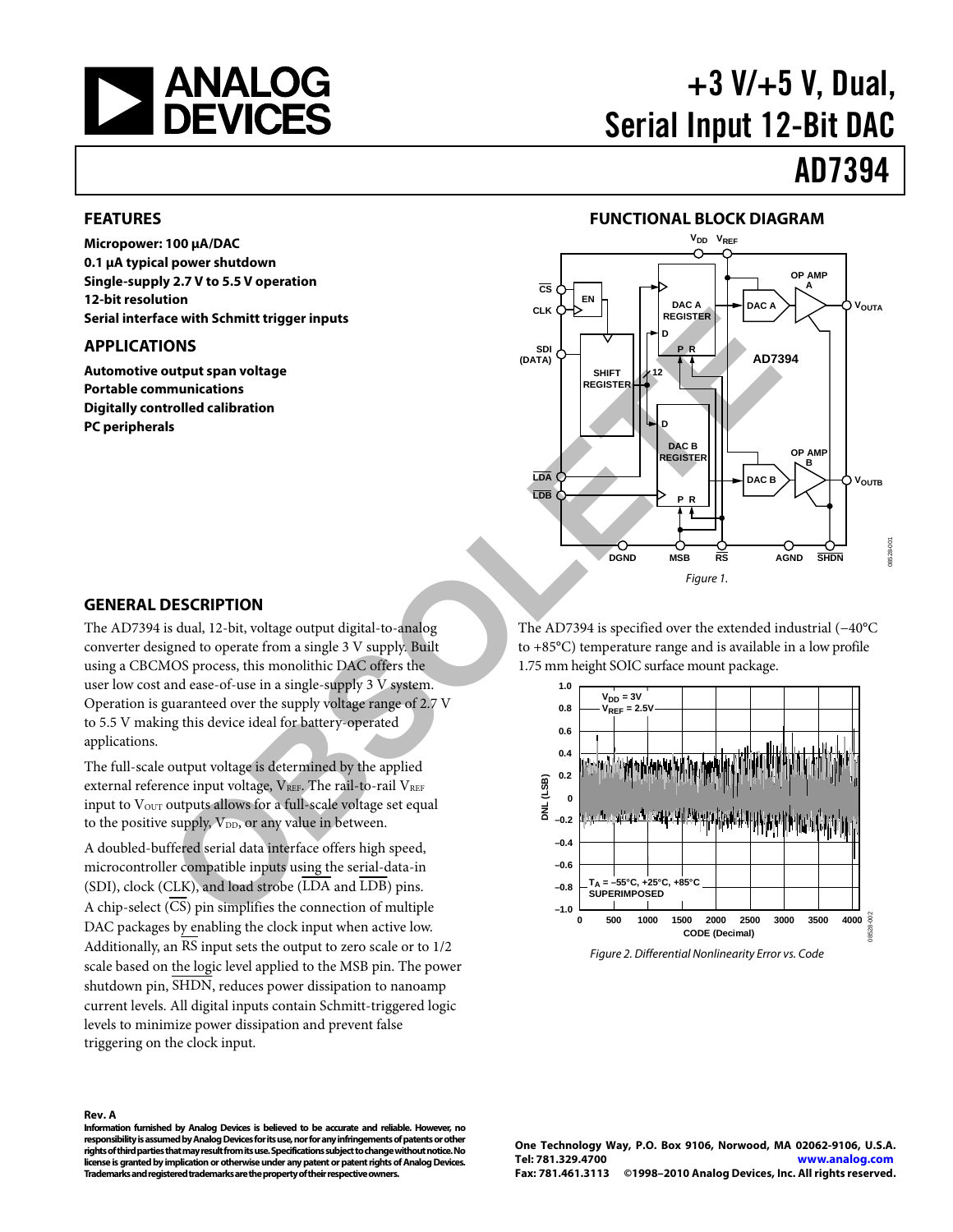# **TABLE OF CONTENTS**

| Pin Configuration and Function Descriptions 8 |
|-----------------------------------------------|
|                                               |
|                                               |

### Power Supply Bypassing And Grounding................................ 13 Power Shutdown (SHDN)

### **REVISION HISTORY**

#### $1/10$ -Rev. 0 to Rev. A

| 4/98-Revision. 0: Initial Version |  |
|-----------------------------------|--|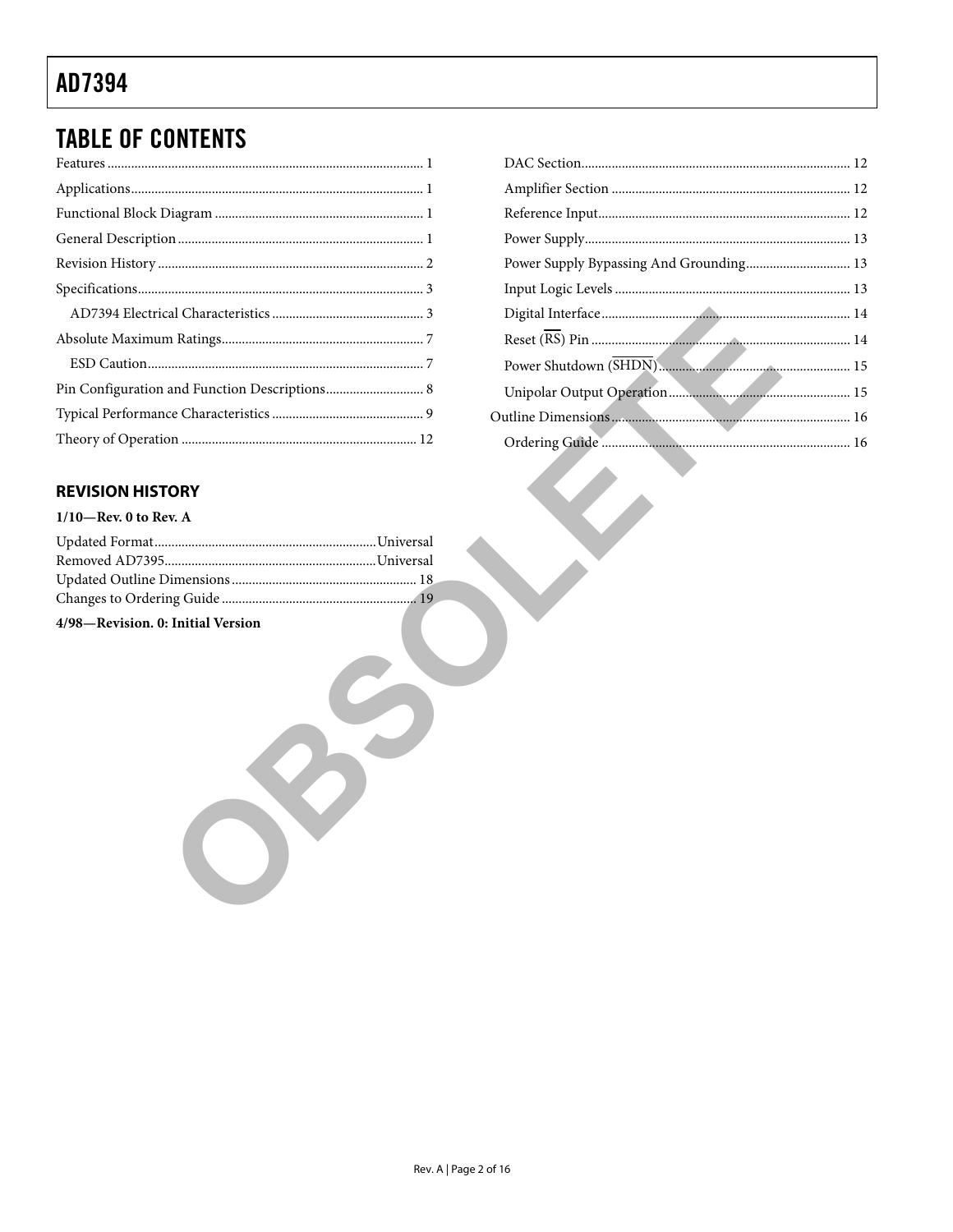# <span id="page-2-1"></span><span id="page-2-0"></span>**SPECIFICATIONS**

### **AD7394 ELECTRICAL CHARACTERISTICS**

@ V $_{\rm{REF\,IN}}$  = 2.5 V, −40°C < T $_{\rm{A}}$  < +85°C, unless otherwise noted.

| Table 1.                               |                         |                                                   |                |                   |                            |
|----------------------------------------|-------------------------|---------------------------------------------------|----------------|-------------------|----------------------------|
| <b>Parameter</b>                       | Symbol                  | <b>Conditions</b>                                 | $3 V \pm 10%$  | $5V \pm 10%$      | <b>Unit</b>                |
| <b>STATIC PERFORMANCE</b>              |                         |                                                   |                |                   |                            |
| Resolution <sup>1</sup>                | N                       |                                                   | 12             | 12                | <b>Bits</b>                |
| Relative Accuracy <sup>2</sup>         | <b>INL</b>              | $T_A = +25$ °C                                    | ±1.5           | ±1.5              | LSB max                    |
|                                        |                         | $T_A = -40^{\circ}C, +85^{\circ}C$                | ±2.0           | ±2.0              | LSB max                    |
| Differential Nonlinearity <sup>2</sup> | <b>DNL</b>              | $T_A = +25$ °C, monotonic                         | ±0.9           | ±0.9              | LSB max                    |
|                                        |                         | Monotonic                                         | ±1             | ±1                | LSB max                    |
| Zero-Scale Error                       | V <sub>7SF</sub>        | $Data = 000H$                                     | 4.0            | 4.0               | mV max                     |
| Full-Scale Voltage Error               | V <sub>FSE</sub>        | $T_A = +25^{\circ}C, +85^{\circ}C, data = FFFH$   | ±8             | ±8                | mV max                     |
|                                        |                         | $T_A = -40$ °C, data = FFF <sub>H</sub>           | ±20            | ±20               | mV max                     |
| Full-Scale Tempco <sup>3</sup>         | <b>TCV<sub>FS</sub></b> |                                                   | $-30$          | $-30$             | ppm/°C typ                 |
| REFERENCE INPUT                        |                         |                                                   |                |                   |                            |
| <b>VREF IN Range</b>                   | <b>VRFF</b>             |                                                   | $0/V_{DD}$     | 0/V <sub>DD</sub> | V min/max                  |
| <b>Input Resistance</b>                | R <sub>RFF</sub>        |                                                   | 2.5            | 2.5               | $M\Omega$ typ <sup>4</sup> |
| Input Capacitance <sup>3</sup>         | $C_{REF}$               |                                                   | $\overline{5}$ | 5                 | pF typ                     |
| ANALOG OUTPUT                          |                         |                                                   |                |                   |                            |
| Output Current (Source)                | $I_{\text{OUT}}$        | Data = $800_H$ , $\Delta V_{\text{OUT}} = 5$ LSB  | $\mathbf{1}$   | $\mathbf{1}$      | mA typ                     |
| <b>Output Current (Sink)</b>           | $I_{\text{OUT}}$        | Data = $800_H$ , $\Delta V_{\text{OUT}} = 5$ LSB  | 3              | 3                 | mA typ                     |
| Capacitive Load <sup>3</sup>           | $C_L$                   | No oscillation                                    | 100            | 100               | pF typ                     |
| <b>LOGIC INPUTS</b>                    |                         |                                                   |                |                   |                            |
| Logic Input Low Voltage                | $V_{IL}$                |                                                   | 0.5            | 0.8               | V max                      |
| Logic Input High Voltage               | V <sub>H</sub>          |                                                   | $V_{DD} - 0.6$ | 4.0               | V min                      |
| Input Leakage Current                  | Ιı                      |                                                   | 10             | 10                | µA max                     |
| Input Capacitance <sup>3</sup>         | $C_{IL}$                |                                                   | 10             | 10                | pF max                     |
| INTERFACE TIMING <sup>3, 5</sup>       |                         |                                                   |                |                   |                            |
| Clock Width High                       | tcH                     |                                                   | 50             | 30                | ns min                     |
| Clock Width Low                        | tcL                     |                                                   | 50             | 30                | ns min                     |
| Load Pulsewidth                        | tLDW                    |                                                   | 30             | 20                | ns min                     |
| Data Setup                             | t <sub>DS</sub>         |                                                   | 10             | 10                | ns min                     |
| Data Hold                              | t <sub>DH</sub>         |                                                   | 30             | 15                | ns min                     |
| Clear Pulsewidth                       | t <sub>CLRW</sub>       |                                                   | 15             | 15                | ns min                     |
| Load Setup                             | tLD1                    |                                                   | 30             | 15                | ns min                     |
| Load Hold                              | $t_{LD2}$               |                                                   | 40             | 20                | ns min                     |
| <b>AC CHARACTERISTICS</b>              |                         |                                                   |                |                   |                            |
| <b>Output Slew Rate</b>                | <b>SR</b>               | Data = $000_H$ to FFF <sub>H</sub> to $000_H$     | 0.05           | 0.05              | $V/\mu s$ typ              |
| Settling Time <sup>6</sup>             | $t_{S}$                 | To $\pm$ 0.1% of full scale                       | 70             | 60                | us typ                     |
| <b>DAC Glitch</b>                      | Q                       | Code 7FF <sub>H</sub> to 800H to 7FF <sub>H</sub> | 65             | 65                | nV/s typ                   |
| Digital Feedthrough                    | O                       |                                                   |                |                   |                            |
| Feedthrough                            | VOUT/VREE               | $V_{REF} = 1.5 V_{DC} + 1 V p-p$ ,                | 15             | 15                | nV/s typ                   |
|                                        |                         | Data = $000_H$ , f = 100 kHz                      | $-63$          | $-63$             | dB typ                     |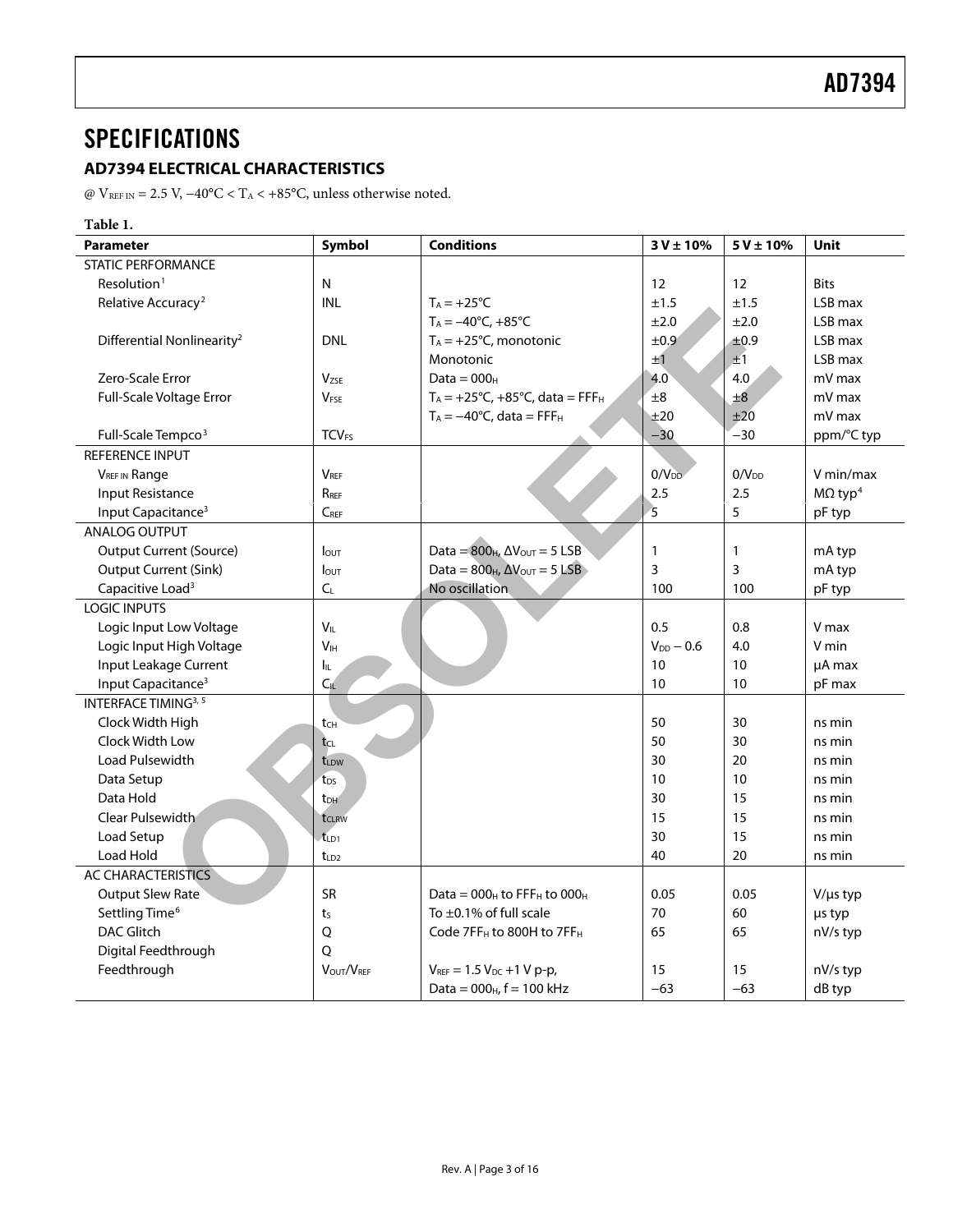<span id="page-3-0"></span>

| <b>Parameter</b>              | Symbol                       | <b>Conditions</b>                                      | $3 V \pm 10%$ | $5V \pm 10\%$ | Unit            |
|-------------------------------|------------------------------|--------------------------------------------------------|---------------|---------------|-----------------|
| <b>SUPPLY CHARACTERISTICS</b> |                              |                                                        |               |               |                 |
| Power Supply Range            | <b>V</b> <sub>DD</sub> RANGE | $DNI < +115B$                                          | 2.7/5.5       | 2.7/5.5       | V min/max       |
| Shutdown Supply Current       | <b>I</b> DD SD               | $\overline{\text{SHDN}} = 0$ , $V_{IL} = 0$ V, no load | 0.1/1.5       | 0.1/1.5       | $\mu$ A typ/max |
| Positive Supply Current       | IDD                          | $V_{IL} = 0 V$ , no load                               | 125/200       | 125/200       | $\mu$ A typ/max |
| Power Dissipation             | P <sub>DISS</sub>            | $V_{IL} = 0 V$ , no load                               | 600           | 1000          | $\mu$ W max     |
| Power Supply Sensitivity      | <b>PSS</b>                   | $\Delta V_{DD} = \pm 5\%$                              | 0.006         | 0.006         | $%$ /% max      |

<sup>1</sup> One LSB = V<sub>REF</sub>/4096 V for the 12-bit AD7394.<br><sup>2</sup> The first two codes (000 - 001 -) are excluded :

 $^2$ The first two codes (000<sub>H</sub>, 001<sub>H</sub>) are excluded from the linearity error measurement.<br><sup>3</sup> These parameters are guaranteed by design and not subject to production testing.<br><sup>4</sup> Typicals represent average readings meas

- 
- <sup>5</sup> All input control signals are specified with t<sub>R</sub> = t<sub>F</sub> = 2 ns (10% to 90% of +3 V) and timed from a voltage level of 1.6 V.<br><sup>6</sup> The settling time specification does not apply for negative going transitions within the **Control of the control of the control of the control of the control of the control of the control of the control of the control of the control of the control of the control of the control of the control of the control of**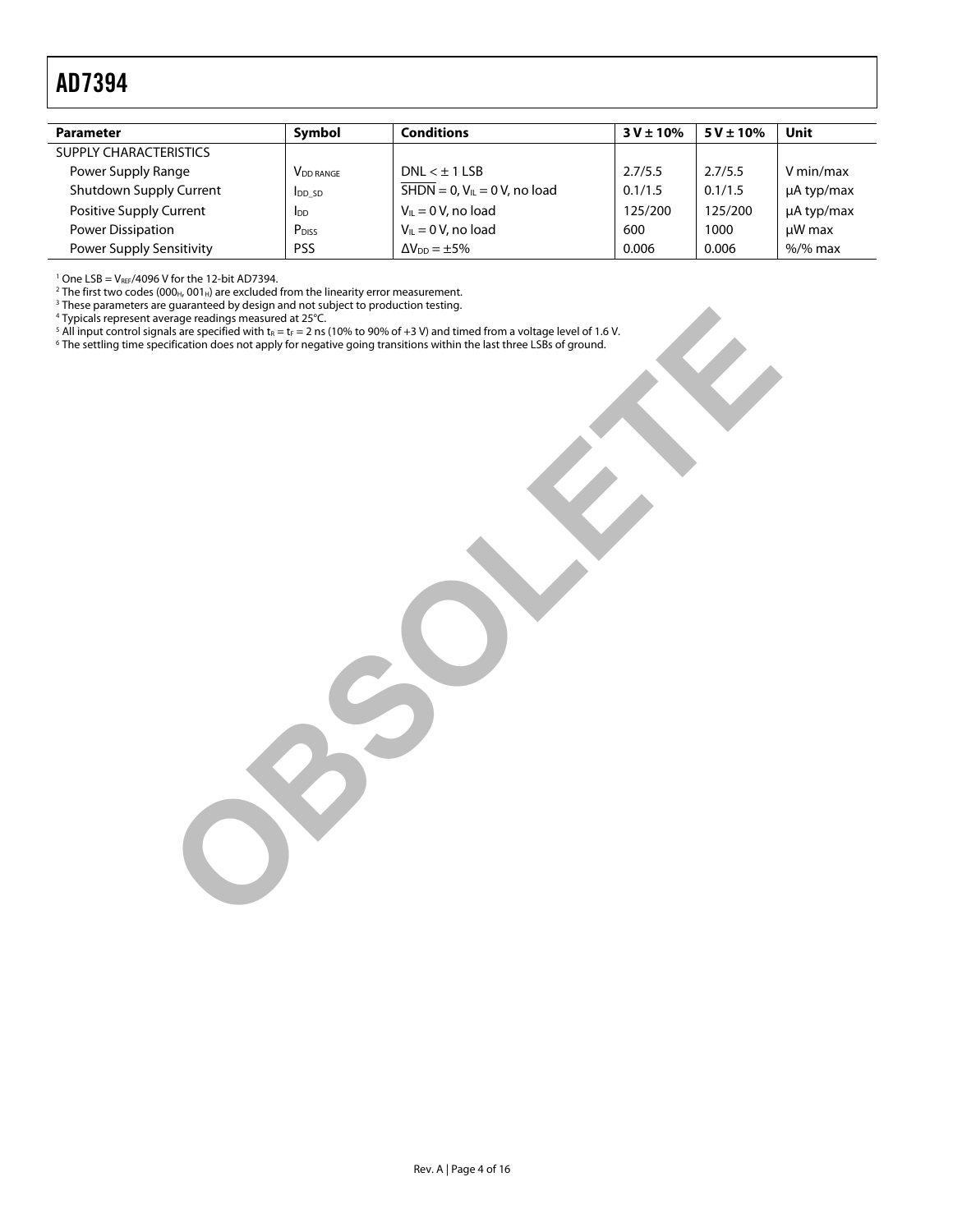### **Timing Diagrams**

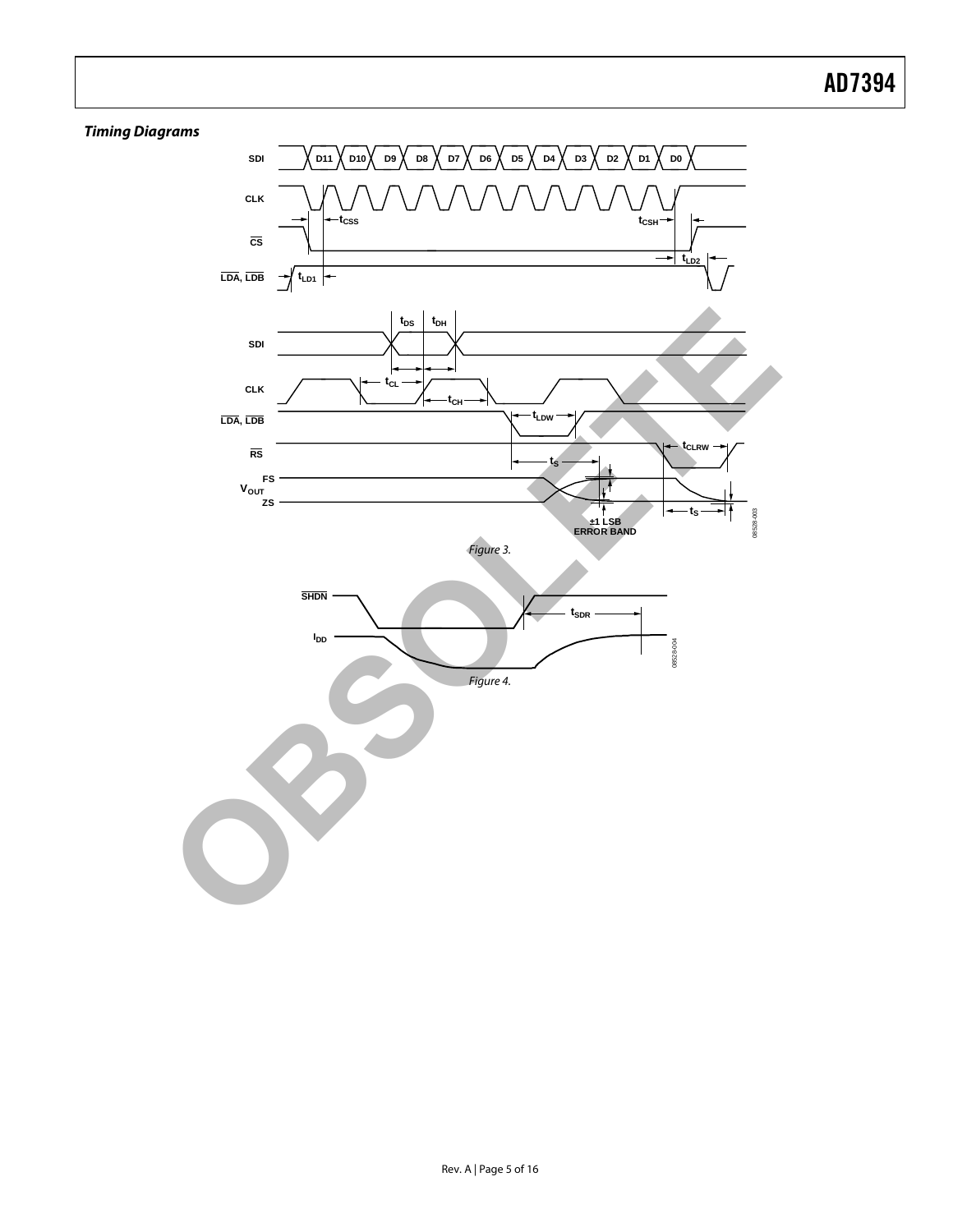| <b>CLK</b>                                                                                                                                                                                                                                                                                                                                                                                    | $\overline{\text{RS}}$ | <b>MSB</b>               | <b>SHDN</b> |                           | <b>Serial Shift Register Function</b> |                                                                                                              |  |  |                                                                              |  |                                                                                         |                                                                                                                                       |                                                                              |  |
|-----------------------------------------------------------------------------------------------------------------------------------------------------------------------------------------------------------------------------------------------------------------------------------------------------------------------------------------------------------------------------------------------|------------------------|--------------------------|-------------|---------------------------|---------------------------------------|--------------------------------------------------------------------------------------------------------------|--|--|------------------------------------------------------------------------------|--|-----------------------------------------------------------------------------------------|---------------------------------------------------------------------------------------------------------------------------------------|------------------------------------------------------------------------------|--|
| X                                                                                                                                                                                                                                                                                                                                                                                             | H                      | Χ                        | н           | н                         | No effect                             |                                                                                                              |  |  | Latched                                                                      |  |                                                                                         |                                                                                                                                       |                                                                              |  |
| L                                                                                                                                                                                                                                                                                                                                                                                             | $\sf H$                | $\mathsf X$              | $\sf H$     | $\boldsymbol{\mathsf{H}}$ | No effect                             |                                                                                                              |  |  | Latched                                                                      |  |                                                                                         |                                                                                                                                       |                                                                              |  |
| H                                                                                                                                                                                                                                                                                                                                                                                             | Н                      | $\pmb{\times}$           | Η           | н                         | No effect                             |                                                                                                              |  |  |                                                                              |  |                                                                                         |                                                                                                                                       |                                                                              |  |
| $\uparrow$                                                                                                                                                                                                                                                                                                                                                                                    | Н                      | Χ                        | н           | н                         |                                       |                                                                                                              |  |  |                                                                              |  |                                                                                         |                                                                                                                                       |                                                                              |  |
| $\uparrow +$                                                                                                                                                                                                                                                                                                                                                                                  | $\mathsf{H}$           | Χ                        | Η           | L                         |                                       |                                                                                                              |  |  |                                                                              |  |                                                                                         |                                                                                                                                       |                                                                              |  |
| H                                                                                                                                                                                                                                                                                                                                                                                             | Н                      | Χ                        | Η           | L                         | No effect                             |                                                                                                              |  |  |                                                                              |  |                                                                                         |                                                                                                                                       |                                                                              |  |
| L                                                                                                                                                                                                                                                                                                                                                                                             | Н                      | Χ                        | н           | $\mathsf H$               | No effect                             |                                                                                                              |  |  |                                                                              |  |                                                                                         |                                                                                                                                       |                                                                              |  |
| X                                                                                                                                                                                                                                                                                                                                                                                             | $\sf H$                | X                        | $\sf H$     | $\downarrow -2$           | No effect                             |                                                                                                              |  |  |                                                                              |  |                                                                                         |                                                                                                                                       |                                                                              |  |
| X                                                                                                                                                                                                                                                                                                                                                                                             | Н                      | Χ                        | $\sf H$     | L                         | No effect                             |                                                                                                              |  |  |                                                                              |  |                                                                                         |                                                                                                                                       |                                                                              |  |
| Χ                                                                                                                                                                                                                                                                                                                                                                                             | L                      | н                        | н           | X                         | No effect                             |                                                                                                              |  |  |                                                                              |  |                                                                                         |                                                                                                                                       |                                                                              |  |
| Χ                                                                                                                                                                                                                                                                                                                                                                                             |                        | Н                        | Н           | H                         | No effect                             |                                                                                                              |  |  |                                                                              |  |                                                                                         |                                                                                                                                       |                                                                              |  |
| X                                                                                                                                                                                                                                                                                                                                                                                             | L                      | L                        | Η           | $\mathsf X$               | No effect                             |                                                                                                              |  |  |                                                                              |  |                                                                                         |                                                                                                                                       |                                                                              |  |
| Χ                                                                                                                                                                                                                                                                                                                                                                                             |                        | L                        | H           | H                         | No effect                             |                                                                                                              |  |  |                                                                              |  |                                                                                         |                                                                                                                                       |                                                                              |  |
| $\mathsf X$                                                                                                                                                                                                                                                                                                                                                                                   | $\mathsf X$            | $\mathsf X$              | L           | $\mathsf X$               | No effect                             |                                                                                                              |  |  |                                                                              |  |                                                                                         |                                                                                                                                       |                                                                              |  |
| <sup>2</sup> Do not clock in serial data while level sensitive inputs LDA or LDB are logic low.<br>Table 3. AD7394 Serial Input Register Data Format, Data Is Loaded in MSB-First Format                                                                                                                                                                                                      |                        |                          |             |                           |                                       |                                                                                                              |  |  |                                                                              |  |                                                                                         |                                                                                                                                       |                                                                              |  |
|                                                                                                                                                                                                                                                                                                                                                                                               |                        |                          |             |                           |                                       |                                                                                                              |  |  |                                                                              |  |                                                                                         |                                                                                                                                       |                                                                              |  |
|                                                                                                                                                                                                                                                                                                                                                                                               |                        |                          |             |                           |                                       |                                                                                                              |  |  |                                                                              |  |                                                                                         |                                                                                                                                       |                                                                              |  |
| <b>MSB</b><br><b>LSB</b><br><b>B10</b><br><b>B7</b><br>B <sub>6</sub><br><b>B5</b><br>B <sub>4</sub><br>B <sub>3</sub><br>B <sub>2</sub><br><b>B1</b><br>B <sub>0</sub><br><b>B11</b><br>B9<br>B8<br>D <sub>9</sub><br>D <sub>5</sub><br>D <sub>4</sub><br>D11<br>D <sub>10</sub><br>D <sub>8</sub><br>D7<br>D <sub>6</sub><br>D <sub>3</sub><br>D <sub>2</sub><br>D1<br>D <sub>0</sub><br>85 |                        |                          |             |                           |                                       |                                                                                                              |  |  |                                                                              |  |                                                                                         |                                                                                                                                       |                                                                              |  |
|                                                                                                                                                                                                                                                                                                                                                                                               |                        | $\uparrow$<br>$\uparrow$ |             |                           | LDA/LDB                               | <sup>1</sup> $\uparrow$ + positive logic transition; $\downarrow$ – negative logic transition; X don't care. |  |  | Shift-register-data advanced one bit<br>Shift-register-data advanced one bit |  | Latched<br>Latched<br>Transparent<br>Transparent<br>Latched<br>Transparent<br>No affect | Table 2. Control Logic Truth Table<br>Loaded with 800H<br>Latched with 800 <sub>H</sub><br>Loaded with all zeros<br>Latched all zeros | <b>DAC Register Function</b><br>Updated with current shift register contents |  |

### <span id="page-5-0"></span>**Table 2. Control Logic Truth Table**

### **Table 3. AD7394 Serial Input Register Data Format, Data Is Loaded in MSB-First Format**

| <b>MSB</b>      |                 |                |                |    |                |                |                |                |                |                             | LSB            |
|-----------------|-----------------|----------------|----------------|----|----------------|----------------|----------------|----------------|----------------|-----------------------------|----------------|
| <b>B11</b>      | <b>B10</b>      | B9             | B8             | B7 | B6             | <b>B5</b>      | B4             | B <sub>3</sub> | B <sub>2</sub> | D <sub>1</sub><br><b>DI</b> | B <sub>0</sub> |
| D <sub>11</sub> | D <sub>10</sub> | D <sub>9</sub> | D <sub>8</sub> | D7 | D <sub>6</sub> | D <sub>5</sub> | D <sub>4</sub> | D <sub>3</sub> | D2             | $\mathsf{D}$<br>וש          | D <sub>0</sub> |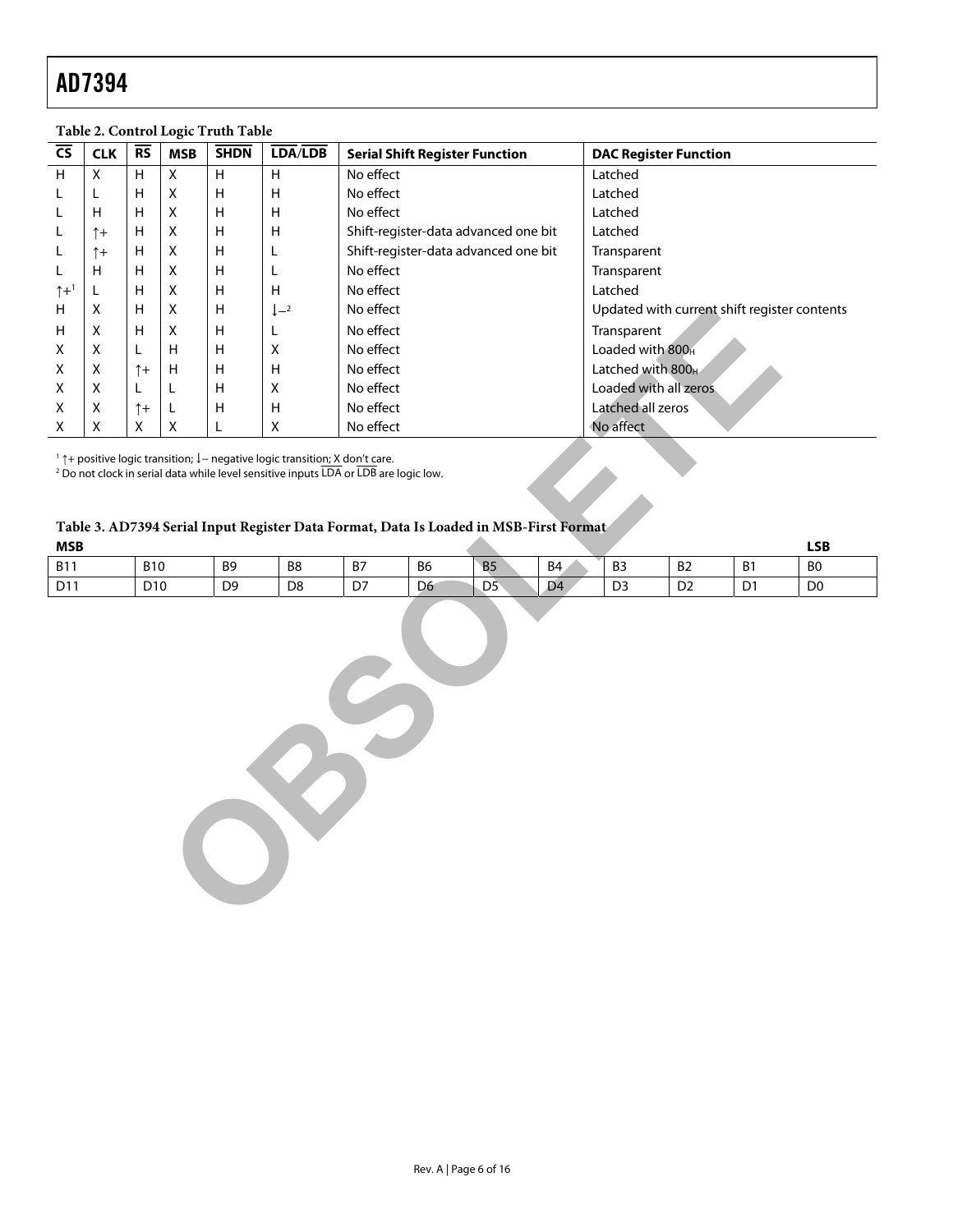# <span id="page-6-1"></span><span id="page-6-0"></span>ABSOLUTE MAXIMUM RATINGS

#### **Table 4.**

|                                       | may cause permanent damage to the device.                            |
|---------------------------------------|----------------------------------------------------------------------|
| Rating                                | rating only; functional operation of the devic                       |
| $-0.3 V$ to $+7 V$                    | other conditions above those indicated in the                        |
| $-0.3$ V to $V_{DD}$                  | section of this specification is not implied. Ex                     |
| $-0.3$ V to $+8$ V                    | maximum rating conditions for extended per                           |
| $-0.3 V$ to $V_{DD} + 0.3 V$          | device reliability.                                                  |
| 50 mA                                 |                                                                      |
| $(T_J \text{ max} - T_A)/\theta_{JA}$ |                                                                      |
|                                       | <b>ESD CAUTION</b>                                                   |
| 158°C/W                               | ESD (electrostatic discharge                                         |
| $150^{\circ}$ C                       | Charged devices and circuit bo                                       |
| $-40^{\circ}$ C to $+85^{\circ}$ C    | without detection. Although th<br>patented or proprietary protection |
| $-65^{\circ}$ C to +150 $^{\circ}$ C  | may occur on devices subjected                                       |
|                                       | Therefore, proper ESD precaution                                     |
| $215^{\circ}$ C                       | avoid performance degradation o                                      |
|                                       |                                                                      |
|                                       |                                                                      |

Stresses above those listed under Absolute Maximum Ratings may cause permanent damage to the device. This is a stress rating only; functional operation of the device at these or any other conditions above those indicated in the operational section of this specification is not implied. Exposure to absolute maximum rating conditions for extended periods may affect device reliability.

### **ESD CAUTION**

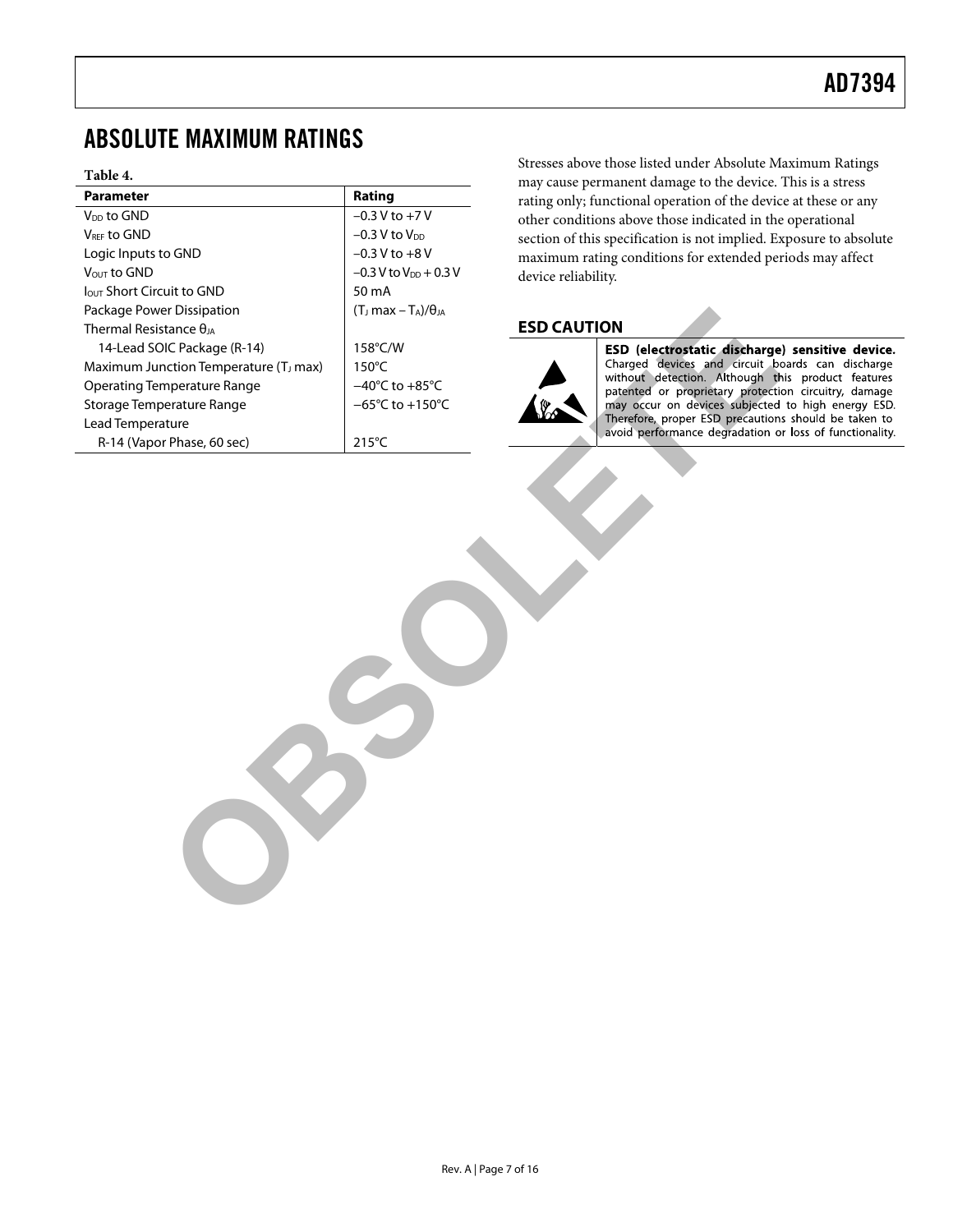# <span id="page-7-0"></span>PIN CONFIGURATION AND FUNCTION DESCRIPTIONS



#### **Table 5. Pin Function Descriptions**

|                                                                                               |                          | Figure 5. Pin Configuration                                                                                                                                                                                                                                                                                       |  |  |  |  |  |  |  |  |  |
|-----------------------------------------------------------------------------------------------|--------------------------|-------------------------------------------------------------------------------------------------------------------------------------------------------------------------------------------------------------------------------------------------------------------------------------------------------------------|--|--|--|--|--|--|--|--|--|
|                                                                                               |                          |                                                                                                                                                                                                                                                                                                                   |  |  |  |  |  |  |  |  |  |
|                                                                                               |                          |                                                                                                                                                                                                                                                                                                                   |  |  |  |  |  |  |  |  |  |
| <b>Table 5. Pin Function Descriptions</b><br><b>Mnemonic</b><br>Pin No.<br><b>Description</b> |                          |                                                                                                                                                                                                                                                                                                                   |  |  |  |  |  |  |  |  |  |
| $\mathbf{1}$                                                                                  | <b>AGND</b>              | Analog Ground.                                                                                                                                                                                                                                                                                                    |  |  |  |  |  |  |  |  |  |
| 2                                                                                             | <b>VOUTA</b>             | DAC A Voltage Output.                                                                                                                                                                                                                                                                                             |  |  |  |  |  |  |  |  |  |
| 3                                                                                             | <b>VRFF</b>              | DAC Reference Voltage Input Terminal. Establishes DAC full-scale output voltage. Pin can be tied to V <sub>DD</sub> pin.                                                                                                                                                                                          |  |  |  |  |  |  |  |  |  |
| 4                                                                                             | <b>DGND</b>              | Digital Ground. Should be tied to analog GND.                                                                                                                                                                                                                                                                     |  |  |  |  |  |  |  |  |  |
| 5                                                                                             | $\overline{\mathsf{CS}}$ | Chip Select, Active Low Input. Disables shift register loading when high. Does not affect LDA or LDB operation.                                                                                                                                                                                                   |  |  |  |  |  |  |  |  |  |
| 6                                                                                             | <b>CLK</b>               | Clock Input. Positive edge clocks data into shift register, MSB data bit first.                                                                                                                                                                                                                                   |  |  |  |  |  |  |  |  |  |
| 7                                                                                             | <b>SDI</b>               | Serial Data Input. Input data loads directly into the shift register.                                                                                                                                                                                                                                             |  |  |  |  |  |  |  |  |  |
| 8                                                                                             | <b>LDA</b>               | Load DAC Register Strobe. Level sensitive active low. Transfers shift register data to DAC A register. Asynchronous<br>active low input. See Table 2 for operation.                                                                                                                                               |  |  |  |  |  |  |  |  |  |
| 9                                                                                             | $\overline{\text{RS}}$   | Resets DAC register to zero condition or half-scale, depending on MSB pin logic level. Asynchronous active low input.                                                                                                                                                                                             |  |  |  |  |  |  |  |  |  |
| 10                                                                                            | <b>LDB</b>               | Load DAC Register Strobe. Level-sensitive active low. Transfers shift register data to DAC B register. Asynchronous<br>active low input. See Table 2 for operation.                                                                                                                                               |  |  |  |  |  |  |  |  |  |
| 11                                                                                            | <b>MSB</b>               | Digital Input. Logic High presets DAC registers to half-scale 800 <sub>H</sub> (sets MSB bit to one) when the RS pin is strobed;<br>logic low clears all DAC registers to zero (000 <sub>H</sub> ) when the RS pin is strobed.                                                                                    |  |  |  |  |  |  |  |  |  |
| 12                                                                                            | <b>SHDN</b>              | Active Low Shutdown Control Input. Does not affect register contents as long as power is present on V <sub>DD</sub> . New data<br>can be loaded into the shift register and DAC register during shutdown. When device is powered up the most<br>recent data loaded into the DAC register controls the DAC output. |  |  |  |  |  |  |  |  |  |
| 13                                                                                            | V <sub>DD</sub>          | Positive Power Supply Input. Specified range of operation is 2.7 V to 5.5 V                                                                                                                                                                                                                                       |  |  |  |  |  |  |  |  |  |
| 14                                                                                            | <b>VOUTB</b>             | DAC B Voltage Output.                                                                                                                                                                                                                                                                                             |  |  |  |  |  |  |  |  |  |
|                                                                                               |                          |                                                                                                                                                                                                                                                                                                                   |  |  |  |  |  |  |  |  |  |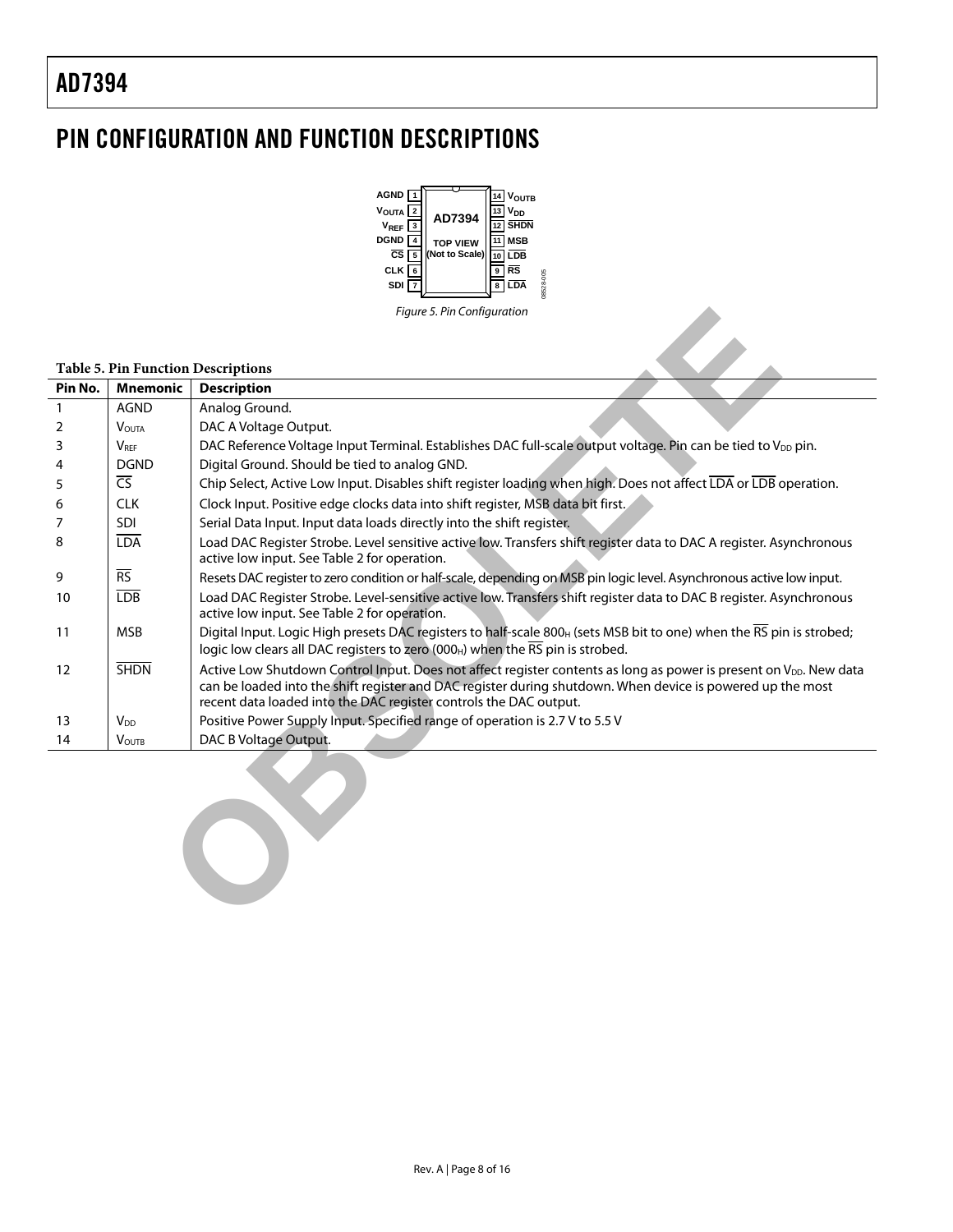<span id="page-8-2"></span><span id="page-8-1"></span>

# <span id="page-8-0"></span>TYPICAL PERFORMANCE CHARACTERISTICS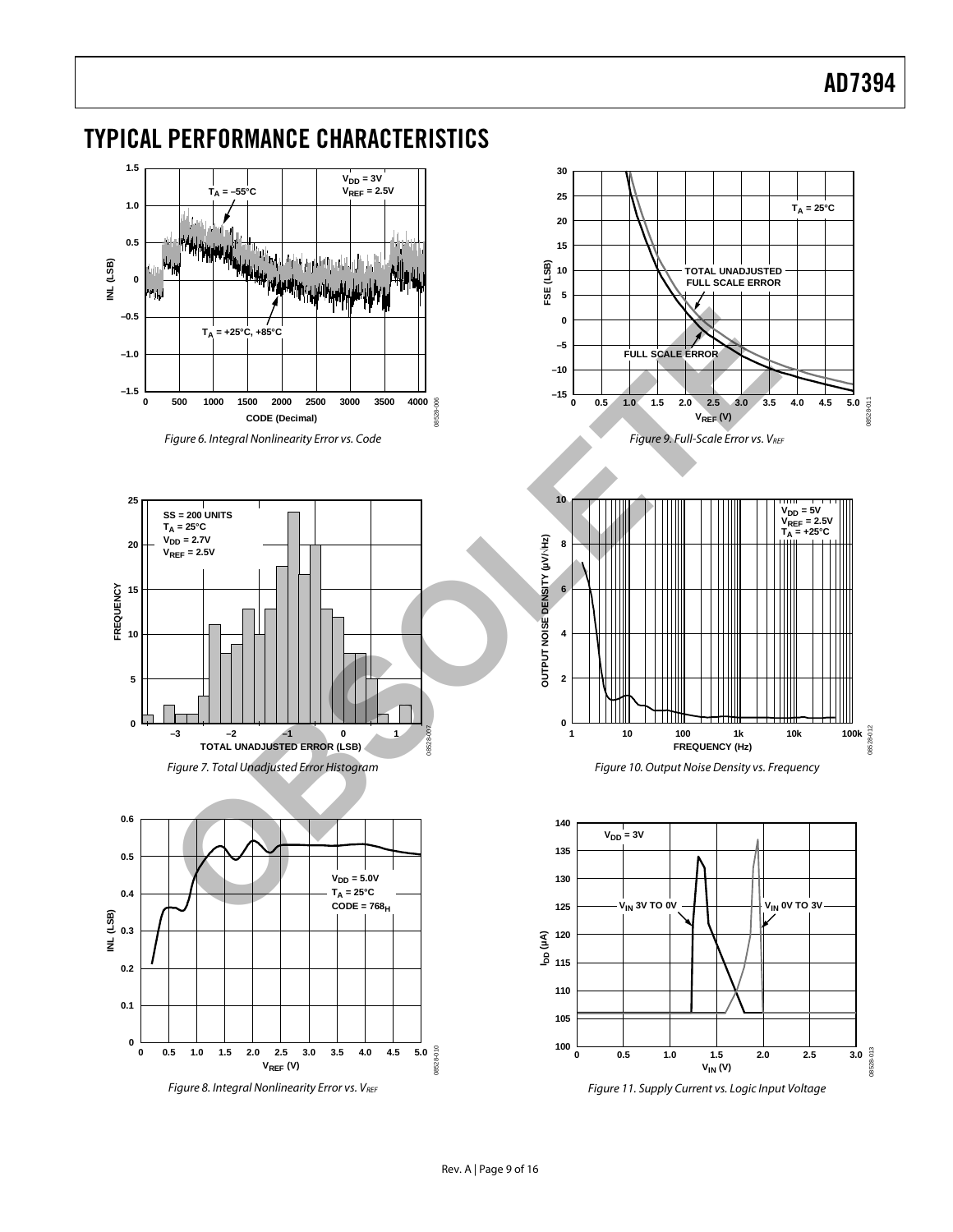<span id="page-9-0"></span>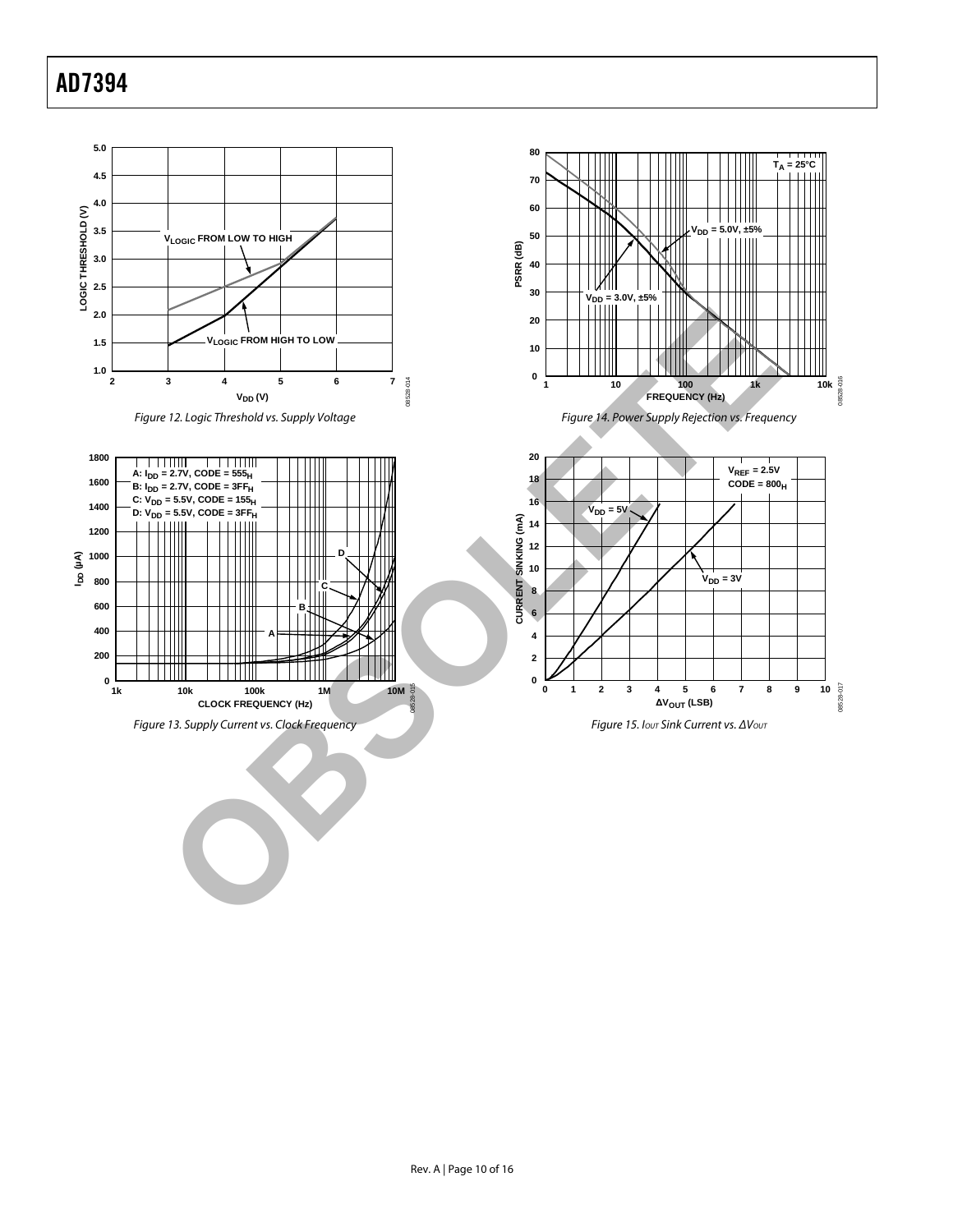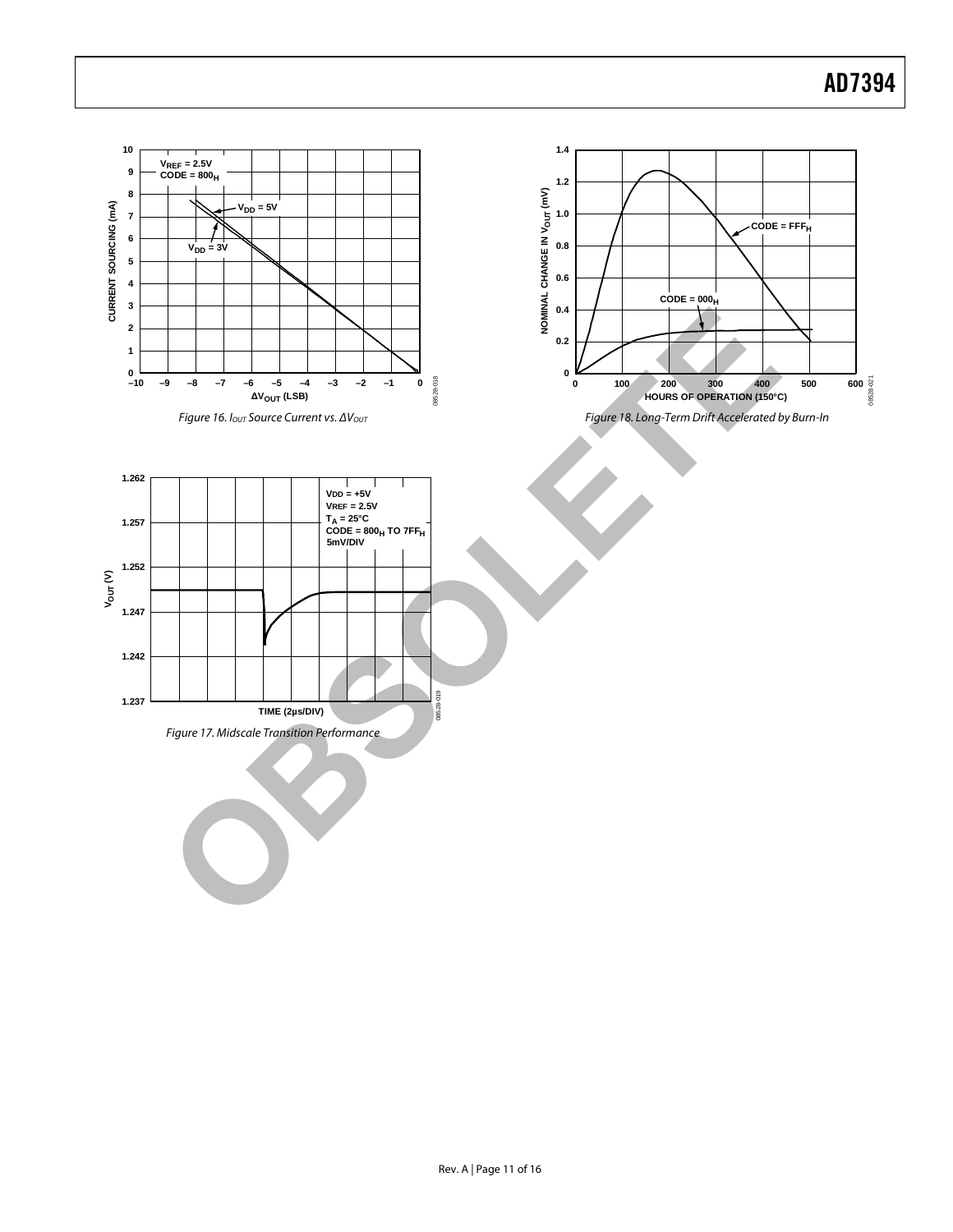# <span id="page-11-1"></span><span id="page-11-0"></span>THEORY OF OPERATION

The AD7394 is a pin compatible, dual, 12-bit digital-to-analog converter. This single-supply operation device consumes less than 200 microamps of current while operating from power supplies in the 2.7 V to 5.5 V range, making it ideal for batteryoperated applications. The AD7394 contains a voltage-switched, 12-bit, laser trimmed digital-to-analog converter, rail-to-rail output op amps, two DAC registers, and a serial input shift register. The external reference input has constant input resistance independent of the digital code setting of the DAC. In addition, the reference input can be tied to the same supply voltage as V<sub>DD</sub>, resulting in a maximum output voltage span of 0 to  $V_{DD}$ . The serial interface consists of a serial data input (SDI), clock (CLK), a chip select pin (CS), and two load DAC Register pins ( $\overline{\text{LDA}}$  and  $\overline{\text{LDB}}$ ). A reset ( $\overline{\text{RS}}$ ) pin is available to reset the DAC register to zero scale or midscale, depending on the digital level applied to the MSB pin. This function is useful for power-on reset or system failure recovery to a known state. Additional power savings are accomplished by activating the SHDN pin resulting in a 1.5 mA maximum consumption sleep mode. elect of the digital code setting of the DAC.<br>
The method of setting of the DAC.<br>
Therefore, a maximum output voltage span of<br>
Setting in a maximum output voltage span of<br>
ultimating in a maximum output voltage span of<br>
ul

### **DAC SECTION**

<span id="page-11-2"></span>The voltage switched R-2R DAC generates an output voltage dependent on the external reference voltage connected to the REF pin according to the following equation:

$$
V_{OUT} = \frac{V_{REF} \times D}{2^N}
$$
 (1)

where:

*D* is the decimal data word loaded into the DAC register. *N* is the number of bits of DAC resolution.

For the 12-bit AD7394 operating from a 5.0 V reference Equation 1 becomes:

$$
V_{OUT} = \frac{5.0 \times D}{4096} \tag{3}
$$

Using Equation 3 the AD7394 provides a nominal midscale voltage of 2.50 V for  $D = 2048$ , and a full-scale output of 4.998 V. The LSB step size is  $= 5.0 \times 1/4096 = 0.0012$  V.

### **AMPLIFIER SECTION**

The internal DAC's output is buffered by a low power consumption precision amplifier. The op amp has a 60 μs typical settling time to 0.1% of full scale. There are slight differences in settling time for negative slewing signals vs. positive. Also, negative transition settling time to within the last 6 LSBs of zero volts has an extended settling time. The rail-to-rail output stage of this amplifier has been designed to provide precision performance while operating near either power supply. Figure 19 shows an equivalent output schematic of the rail-to-rail-amplifier with its N-channel pull-down FETs that will pull an output load directly to GND. The output sourcing current is provided by a P-channel pull-up device that can source current to GND terminated loads.



Figure 19. Equivalent Analog Output Circuit

The rail-to-rail output stage provides more than  $\pm 1$  mA of output current. The N-channel output pull-down MOSFET shown in Figure 19 has a 35  $\Omega$  on resistance, which sets the sink current capability near ground. In addition to resistive load driving capability, the amplifier has also been carefully designed and characterized for up to 100 pF capacitive load driving capability.

### **REFERENCE INPUT**

The reference input terminal has a constant input resistance independent of digital code, which results in reduced glitches on the external reference voltage source. The high 2.5 MΩ input resistance minimizes power dissipation within the AD7394 DAC. The  $V_{REF}$  input accepts input voltages ranging from ground to the positive supply voltage  $V_{DD}$ . One of the simplest applications, which saves an external reference voltage source, is connection of the  $V_{REF}$  terminal to the positive  $V_{DD}$ supply. This connection results in a rail-to-rail voltage output span maximizing the programmed range. The reference input accepts ac signals as long as they are kept within the supply voltage range,  $0 < V_{REF} < V_{DD}$ . The reference bandwidth and integral nonlinearity error performance are plotted in [Figure 8](#page-8-1). The ratiometric reference feature makes the AD7394 an ideal companion to ratiometric analog-to-digital converters such as the AD7896.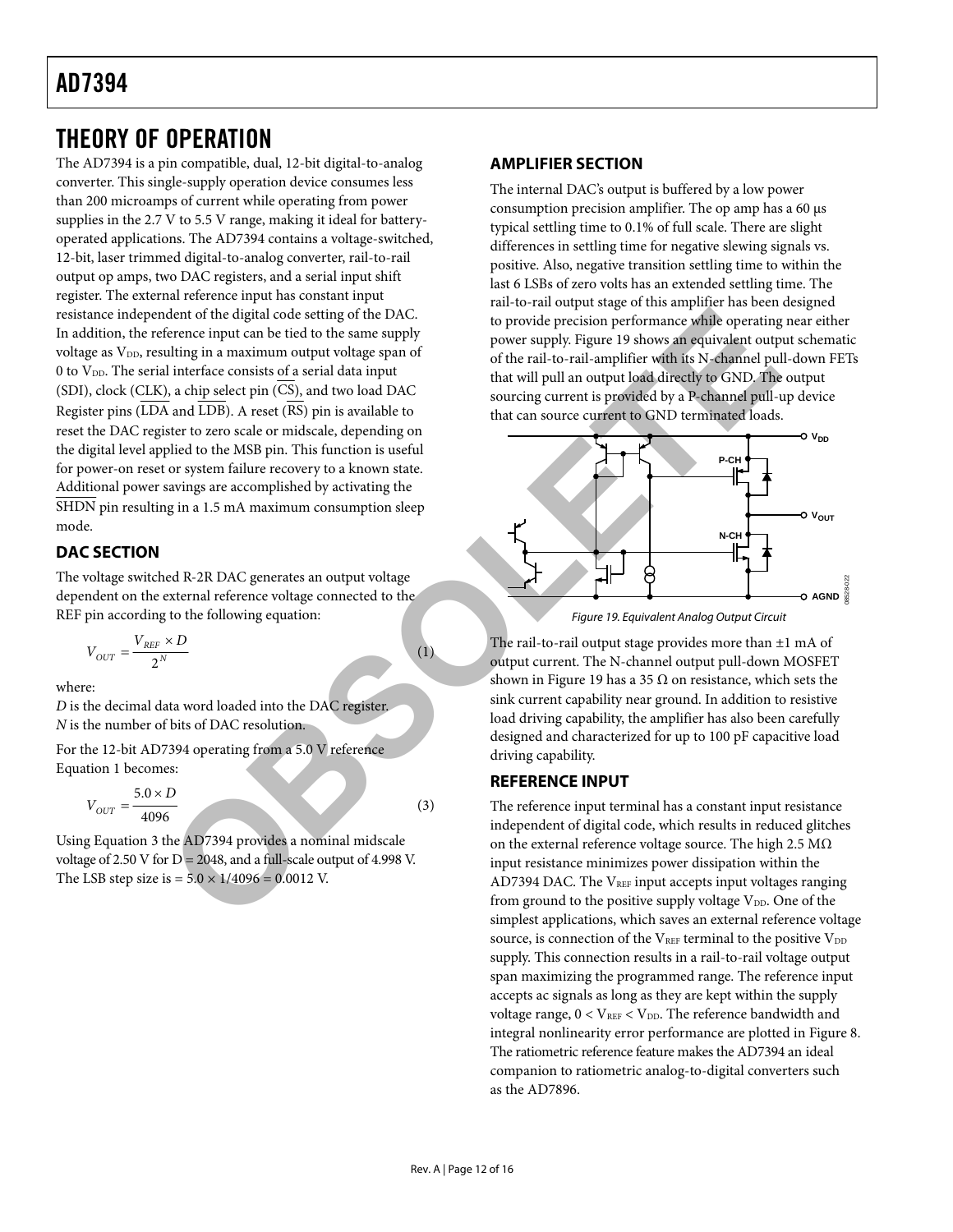### <span id="page-12-1"></span><span id="page-12-0"></span>**POWER SUPPLY**

The very low power consumption of the AD7394 is a direct result of a circuit design optimizing the use of a CBCMOS process. By using the low power characteristics of CMOS for the logic, and the low noise, tight matching of the complementary bipolar transistors, excellent analog accuracy is achieved. One advantage of the rail-to-rail output amplifiers used in the AD7394 is the wide range of usable supply voltage. The part is fully specified and tested for operation from 2.7 V to 5.5 V.

#### **POWER SUPPLY BYPASSING AND GROUNDING**

Local supply bypassing consisting of a 10 μF tantalum electrolytic in parallel with a 0.1 μF ceramic capacitor is recommended in all applications (Figure 20).

<span id="page-12-3"></span>

<span id="page-12-2"></span>Figure 20. Recommended Supply Bypassing for the AD7394

### **INPUT LOGIC LEVELS**

All digital inputs are protected with a Zener-type ESD protection structure ([Figure 21](#page-12-3)) that allows logic input voltages to exceed the V<sub>DD</sub> supply voltage. This feature can be useful if the user is driving one or more of the digital inputs with a 5 V CMOS logic input-voltage level while operating the AD7394 on a 3 V power supply. If this mode of interface is used, make sure that the  $V_{OL}$ of the 5 V CMOS meets the  $V_{IL}$  input requirement of the AD7394 operating at 3 V. See [Figure 12](#page-9-0) for a graph of digital logic input threshold vs. operating V<sub>DD</sub> supply voltage.



Figure 21. Equivalent Digital Input ESD Protection

To minimize power dissipation from input logic levels that are near the  $V_{\text{IH}}$  and  $V_{\text{IL}}$  logic input voltage specifications, a Schmitt trigger design was used that minimizes the input buffer current consumption compared to traditional CMOS input stages. Figure 11 is a plot of incremental input voltage vs. supply current showing that negligible current consumption takes place when logic levels are in their quiescent state. The normal crossover current still occurs during logic transitions. A secondary advantage of this Schmitt trigger is the prevention of false triggers that would occur with slow moving logic transitions when a standard CMOS logic interface or opto isolators are used. The logic inputs SDI, CLK, CS, LDA, LDB, RS, and SHDN all contain the Schmitt trigger circuits. **OBSOLUTIFY BYPASSING AND GROUNDING**<br>
Sugger upont threshold vois operating Vira supply<br>
and let principle intervals<br>
and and applications (Figure 20).<br>
The strategy of the ADT394<br>
The strategy of the ADT394<br>
ADT394<br>
ADT39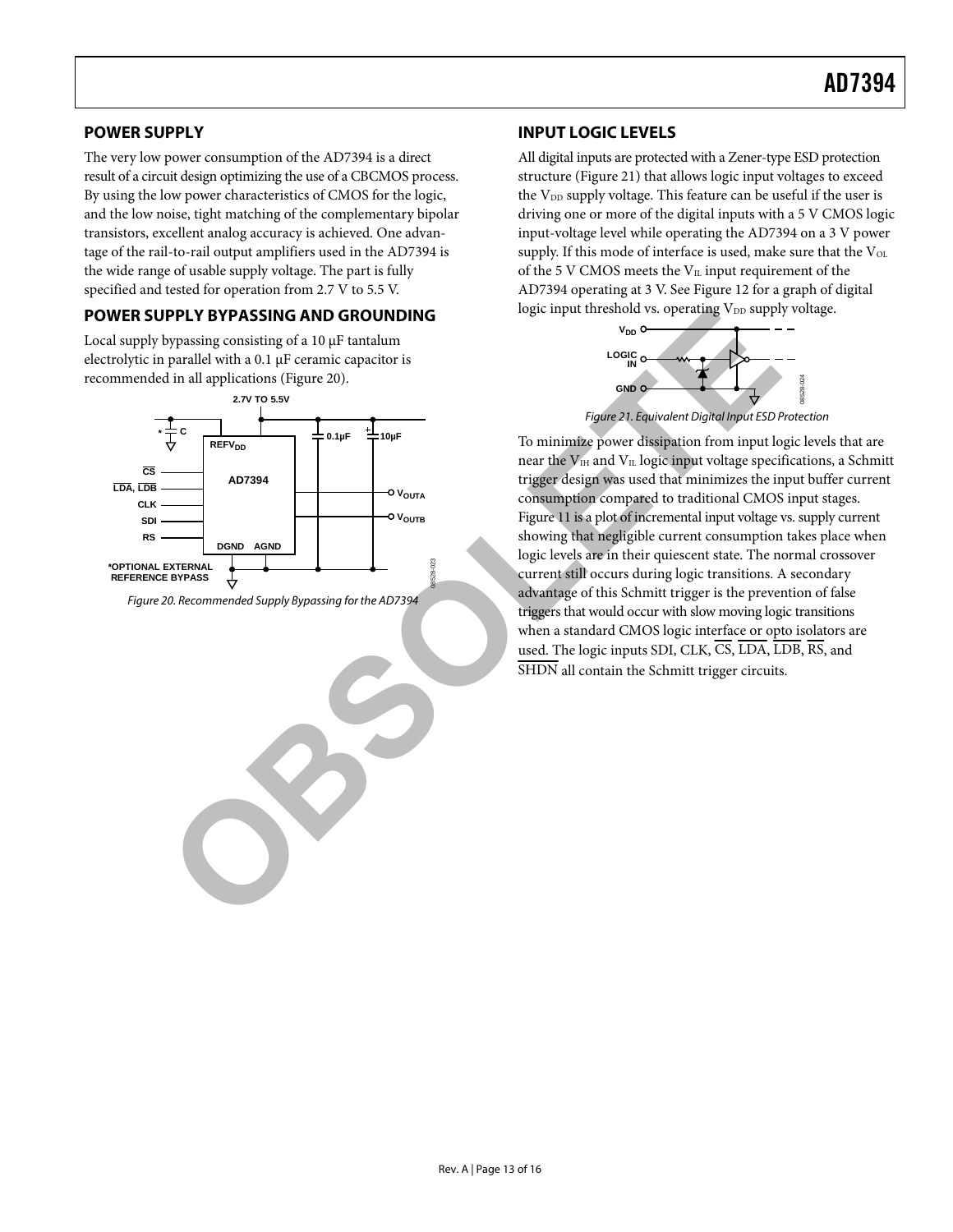### <span id="page-13-1"></span><span id="page-13-0"></span>**DIGITAL INTERFACE**

<span id="page-13-2"></span>The AD7394 has a serial data input. A functional block diagram of the digital section is shown in [Figure 22](#page-13-2), while [Table 2](#page-5-0) contains the truth table for the logic control inputs. Three pins control the serial data input register loading. Two additional pins determine which DAC receives the data loaded into the input shift register. Data at the SDI is clocked into the shift register on the rising edge of the CLK. Data is entered in the MSB-first format. The active low chip select  $(\overline{CS})$  pin enables loading of data into the shift register from the SDI pin. Twelve clock pulses are required to load the 12-bit AD7390 DAC shift register. If additional bits are clocked into the shift register, for example, when a microcontroller sends two 8-bit bytes, the MSBs are ignored (Table 6). When  $\overline{\text{CS}}$  returns to logic high, shift register loading is disabled. The load pins LDA and LDB control the flow of data from the shift register to the DAC register. After a new value is clocked into the serial-input register, it is transferred to the DAC register associated with its LDA or LDB logic control line. Note, if the user wants to load both DAC registers with the current contents of the shift register, both control lines  $\overline{\text{LDA}}$  and  $\overline{\text{LDB}}$  should be strobed together. The LDA and LDB pins are level-sensitive and should be returned to logic high prior to any new data being sent to the input shift register to avoid changing the DAC register values. See Table 2 for a complete set of conditions. o the shift register form the SDI pin. Twelve the SDE and Library and all this are clocked into the shift register. (Table 6). When CS returns to logic high,<br>
quired to load the 12-bit AD7390 DAC shift<br>
cristocontroller se



### **RESET (RS) PIN**

Forcing the asynchronous  $\overline{RS}$  pin low sets the DAC register to all zeros, or midscale, depending on the logic level applied to the MSB pin. When the MSB pin is set to logic high, both DAC registers are reset to midscale (that is, the DAC register's MSB bit is set to Logic 1 followed by all zeros). The reset function is useful for setting the DAC outputs to zero at power-up or after a power supply interruption. Test systems and motor controllers are two of many applications that benefit from powering up to a known state. The external reset pulse can be generated by the microprocessor's power-on reset signal, by an output from the microprocessor, or by an external resistor and capacitor. RS has a Schmitt trigger input, which results in a clean reset function when using external resistor/capacitor generated pulses. See Table 2 for more information.

| ------                     |                        |                           |                           |                 | ----------       |                |                |    |                |                |                |                |                |                |                |
|----------------------------|------------------------|---------------------------|---------------------------|-----------------|------------------|----------------|----------------|----|----------------|----------------|----------------|----------------|----------------|----------------|----------------|
| <b>MSB</b><br><b>BYTE1</b> |                        |                           |                           |                 | <b>LSB</b>       |                | <b>MSB</b>     |    |                | <b>BYTE 0</b>  |                |                |                | LSB            |                |
| <b>B15</b>                 | <b>B14</b>             | <b>B13</b>                | <b>B12</b>                | <b>B11</b>      | B10 <sub>1</sub> | B <sub>9</sub> | B <sub>8</sub> | B7 | B <sub>6</sub> | B <sub>5</sub> | B <sub>4</sub> | B <sub>3</sub> | B <sub>2</sub> | B <sub>1</sub> | B <sub>0</sub> |
| $\checkmark$<br>v          | $\lambda$<br>$\lambda$ | $\mathbf{v}$<br>$\lambda$ | $\checkmark$<br>$\lambda$ | D <sub>11</sub> | D <sub>10</sub>  | D <sub>9</sub> | D <sub>8</sub> | D7 | D <sub>6</sub> | D <sub>5</sub> | D <sub>4</sub> | D <sub>3</sub> | D <sub>2</sub> | D1             | D <sub>0</sub> |
| $\checkmark$<br>$\sim$     | $\lambda$<br>$\lambda$ | $\lambda$                 | $\checkmark$<br>$\lambda$ | $\Lambda$       | v<br>$\Lambda$   | D <sub>9</sub> | D <sub>8</sub> | D7 | D <sub>6</sub> | D <sub>5</sub> | D <sub>4</sub> | D <sub>3</sub> | D <sub>2</sub> | D <sub>1</sub> | D <sub>0</sub> |

**Table 6. Typical Microcontroller Interface Formats1**

<sup>1</sup> D11 to D0: 12-bit AD7394 DAC data; X = don't care; the MSB of byte 1 is the first bit that is loaded into the SDI input.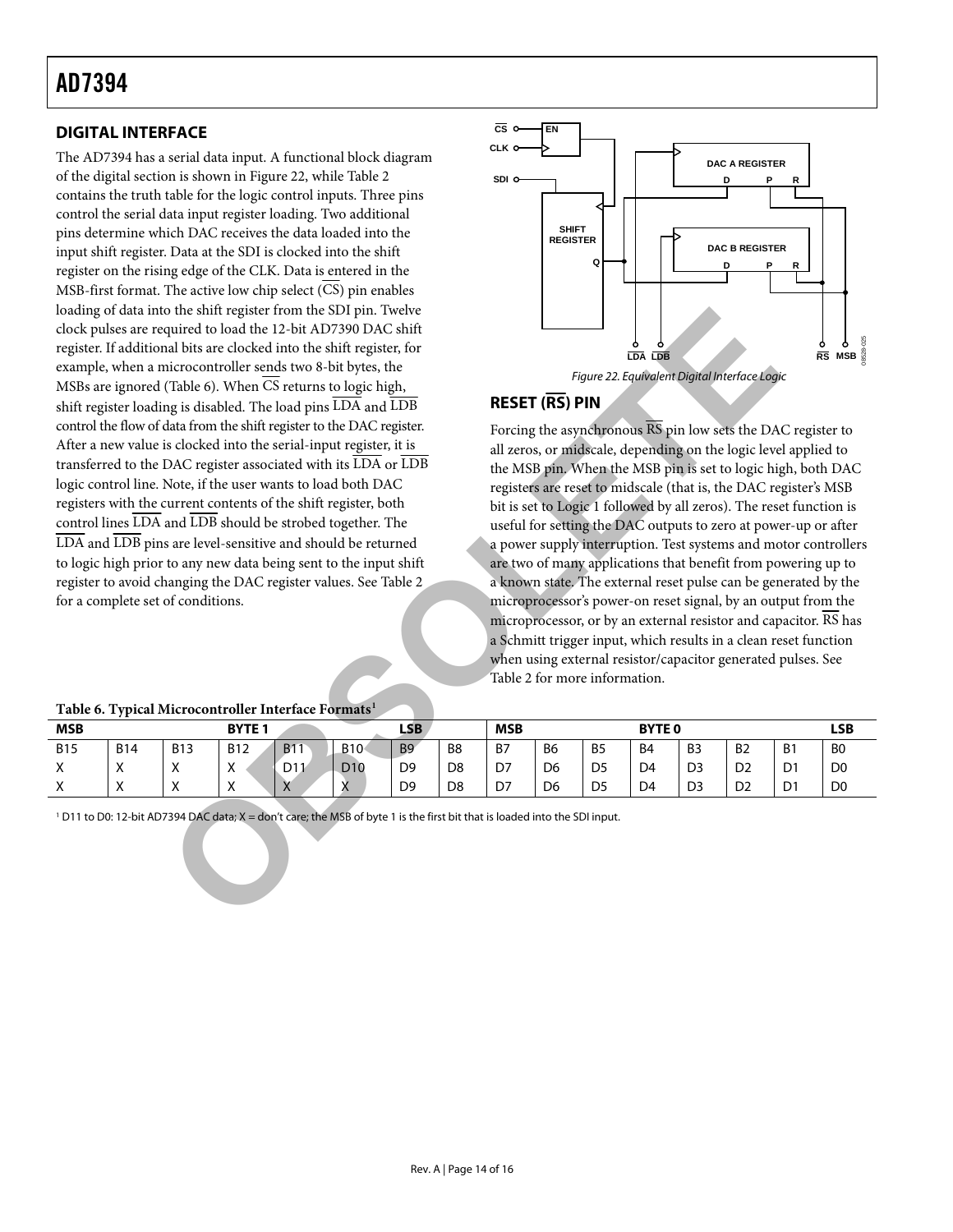### <span id="page-14-1"></span><span id="page-14-0"></span>**POWER SHUTDOWN (SHDN)**

Maximum power savings can be achieved by using the power shutdown control function. This hardware activated feature is controlled by the active low input SHDN pin. This pin has a Schmitt trigger input, which helps to desensitize it to slowly changing inputs. By placing a logic low on this pin, the internal consumption of the device is reduced to nano amp levels, guaranteed to 1.5 μA maximum over the operating temperature range. When the AD7394 has been programmed into the power shutdown state, the present DAC register data is maintained as long as  $V_{DD}$  remains greater than 2.7 V. Once a wake-up command,  $\overline{\text{SHDN}} = 1$ , is given, the DAC voltage outputs return to their previous values. It typically takes 80 microseconds for the output voltage to fully stabilize. In the shutdown state the DAC output amplifier exhibits an open circuit with a nominal output resistance of 500 k $\Omega$  to ground. If the power shutdown feature is not needed, tie the  $\overline{\text{SHDN}}$  pin to the V<sub>DD</sub> voltage thereby disabling this function. (e, the present DAC register data is maintained that is maintained that is maintained that typical and sole of the specifically takes 80 microsconds for the collapse output seturn to reduce the typical bases of the to ful

### <span id="page-14-2"></span>**UNIPOLAR OUTPUT OPERATION**

This is the basic mode of operation for the AD7394. As shown in [Figure 23](#page-14-2), the AD7394 has been designed to drive loads as low as 5 kΩ in parallel with 100 pF. The code table for this operation is shown in Table 7.

The circuit can be configured with an external reference plus power supply, or powered from a single dedicated regulator or reference depending on the application performance requirements.



Figure 23. AD7394 Unipolar Output Operation

#### **Table 7. Unipolar Code Table**

| <b>Hexadecimal Number</b><br>in DAC Register | <b>Decimal Number</b><br>in DAC Register | Output<br>Voltage (V)<br>$[V_{REF} = 2.5 V]$ |
|----------------------------------------------|------------------------------------------|----------------------------------------------|
| <b>FFF</b>                                   | 4095                                     | 2.4994                                       |
| 801                                          | 2049                                     | 1.2506                                       |
| 800                                          | 2048                                     | 1.2500                                       |
| 7FF                                          | 2047                                     | 1.2494                                       |
| 000                                          | O                                        | 0                                            |